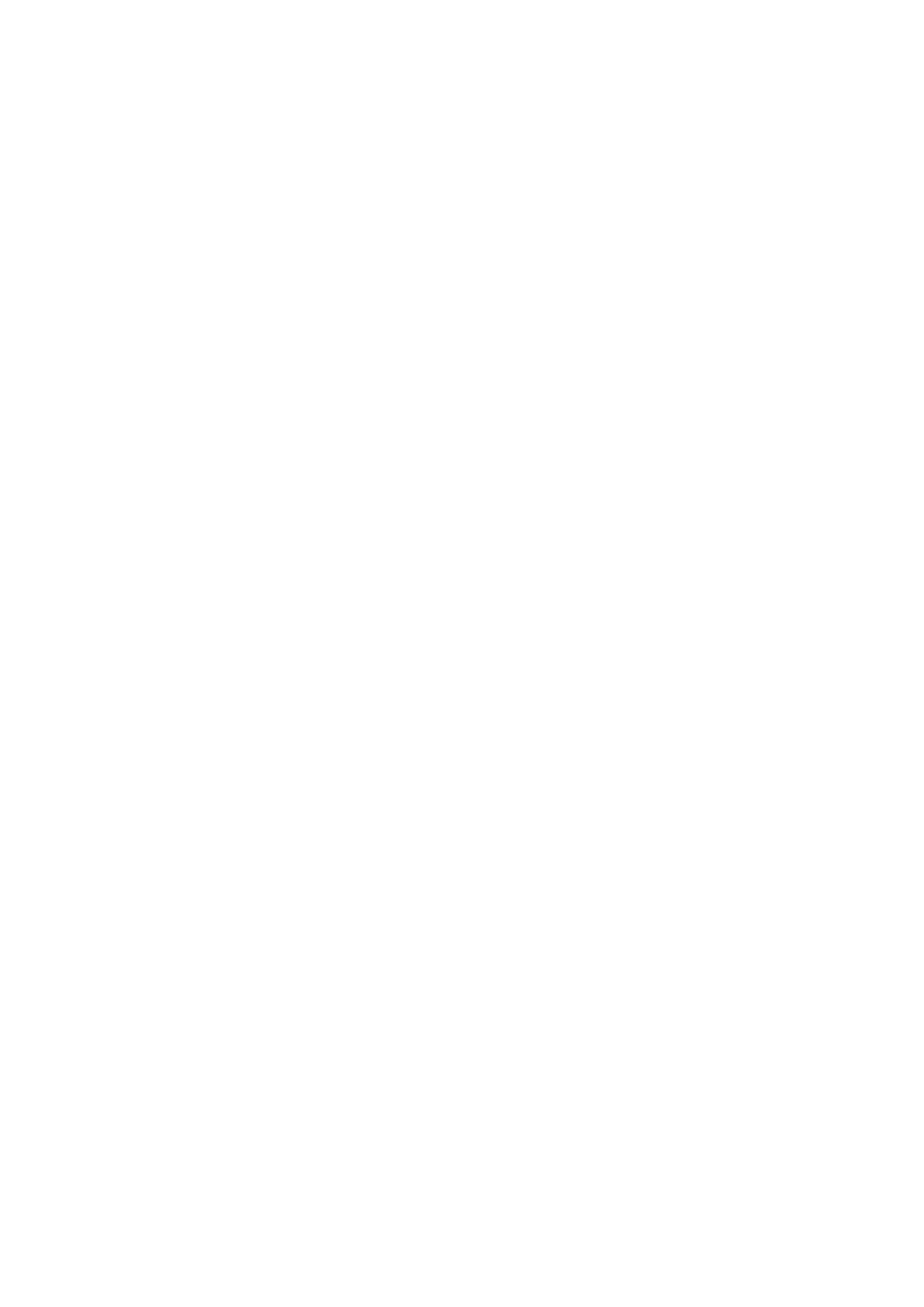# **Activities Requiring Funding**

- 1. Many activities identified or endorsed by Parties require funding for their completion. The table below indicates the urgent need for additional voluntary contributions in order to be able to progress the implementation of the Agreement's work programme.
- 2. The last project in the list below (Development of Bycatch Limits for MSFD Marine Mammal Indicators) was submitted by the United Kingdom. It responds to an urgent need related to one of the priority work areas of ASCOBANS, bycatch, and as a submission by a Party should be considered outside of the constraints of the call for external project proposals.
- 3. The total needs for unfunded activities of the ASCOBANS Work Plan that would be feasible to implement in the coming months if funding were available are approximately €79,500 (plus €10,335 PSC) for activities to be directly managed by the Secretariat, with the support of consultants where necessary, and approximately €43,000 (plus €5,590 PSC) for external activities addressing requests from the Agreement or agreed priorities.

# **ASCOBANS WORK PROGRAMME**

| <b>Initiative</b>                                                                                                                                                                                                                                                                                                                                                                                                                                                                                                                                                                                                                                                                                                                                                                                                                                 | Estimated costs $(\epsilon)$ |
|---------------------------------------------------------------------------------------------------------------------------------------------------------------------------------------------------------------------------------------------------------------------------------------------------------------------------------------------------------------------------------------------------------------------------------------------------------------------------------------------------------------------------------------------------------------------------------------------------------------------------------------------------------------------------------------------------------------------------------------------------------------------------------------------------------------------------------------------------|------------------------------|
| Live-Stranding Response Guide for the Public                                                                                                                                                                                                                                                                                                                                                                                                                                                                                                                                                                                                                                                                                                                                                                                                      |                              |
| One of the ways in which the public can contribute to the conservation of small cetaceans is<br>by administering first aid to a live-stranded animal and by alerting the authorities. This is also<br>the recommendation given in the ASCOBANS exhibition. The aim of this project is to<br>develop a one-sheet hand-out containing simple guidelines instructing laypersons how to<br>react correctly. These would also include information on whom to contact in case of a<br>stranding in each country. The same information would also be made available on dedicated<br>pages on the ASCOBANS website. Draft content (on which experts will be consulted) has<br>already been prepared by an intern of the Secretariat. As soon as the content is final, the<br>hand-out will need to be translated, put in an appealing design and printed. |                              |
| <b>Mandate:</b>                                                                                                                                                                                                                                                                                                                                                                                                                                                                                                                                                                                                                                                                                                                                                                                                                                   |                              |
| <b>MOP7 Resolution No. 2 (Work Plan)</b><br>$\bullet$                                                                                                                                                                                                                                                                                                                                                                                                                                                                                                                                                                                                                                                                                                                                                                                             |                              |
| Design of hand-out sheet                                                                                                                                                                                                                                                                                                                                                                                                                                                                                                                                                                                                                                                                                                                                                                                                                          | 500                          |
| Translation                                                                                                                                                                                                                                                                                                                                                                                                                                                                                                                                                                                                                                                                                                                                                                                                                                       | 4,500                        |
| Printing                                                                                                                                                                                                                                                                                                                                                                                                                                                                                                                                                                                                                                                                                                                                                                                                                                          | 2,500                        |
| Project coordination (consultant)                                                                                                                                                                                                                                                                                                                                                                                                                                                                                                                                                                                                                                                                                                                                                                                                                 | 5,000                        |
| <b>Estimated Total</b>                                                                                                                                                                                                                                                                                                                                                                                                                                                                                                                                                                                                                                                                                                                                                                                                                            | 12,500                       |
| 13% UNEP PSC                                                                                                                                                                                                                                                                                                                                                                                                                                                                                                                                                                                                                                                                                                                                                                                                                                      | 1,625                        |
| <b>Funding Required</b>                                                                                                                                                                                                                                                                                                                                                                                                                                                                                                                                                                                                                                                                                                                                                                                                                           | 14,125                       |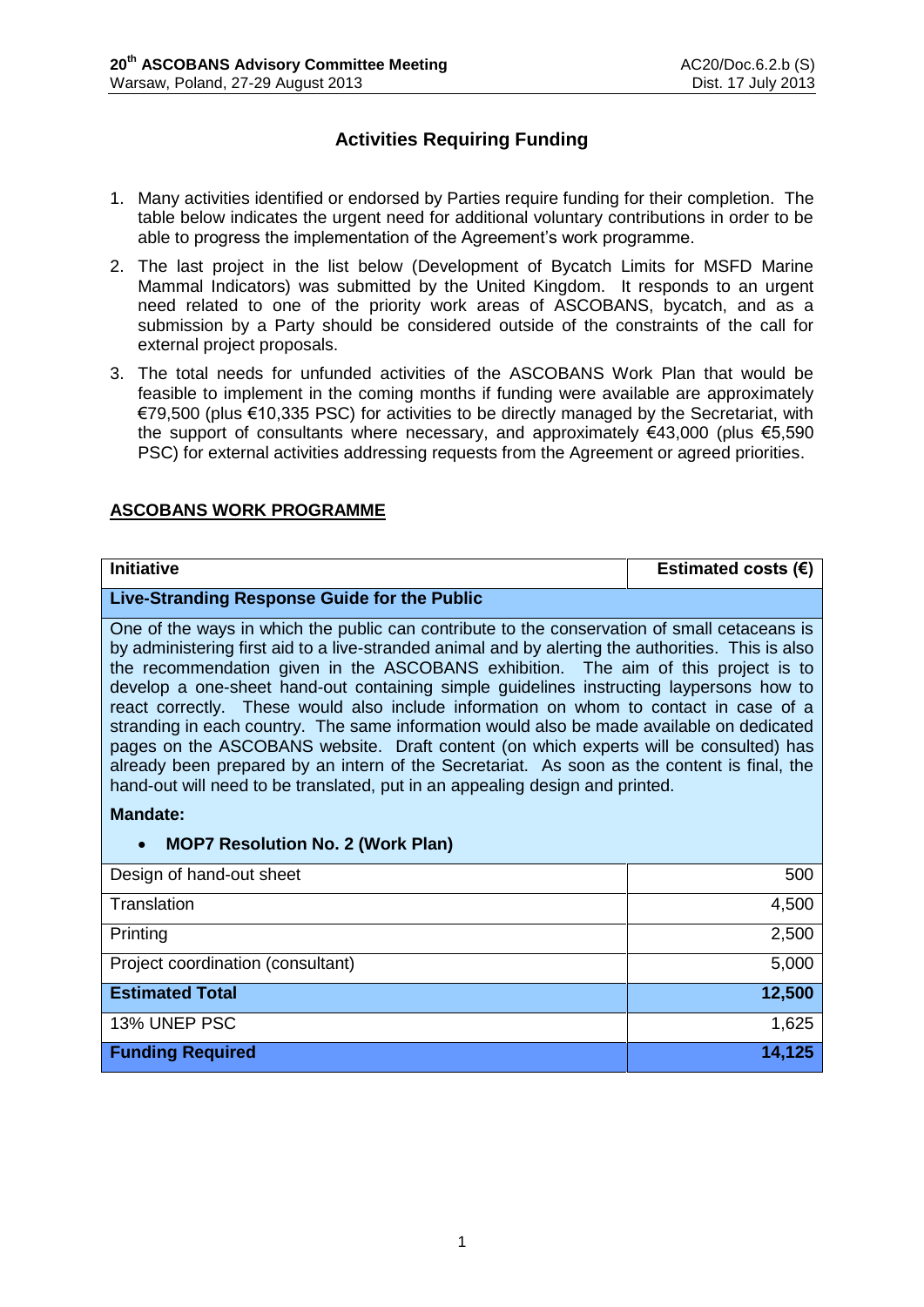**Initiative Estimated costs (€)**

### **Creativity Competition "The Last 300"**

On the occasion of the International Day of the Baltic Harbour Porpoise, ASCOBANS has partnered with NGOs Whale and Dolphin Conservation (WDC), NABU and OceanCare to run a creativity competition in Germany. Creative minds have opportunity to explore through their art and design work the importance they personally give to having these unique animals in the Baltic Sea.

For the competition, a website has been created [\(www.schweinswal.eu\)](http://www.schweinswal.eu/) by the company administering the ASCOBANS website as part of this service. However, further features are needed, such as a voting system for the evaluation of the entries to the competition, which will require additional funding.

### **Mandate:**

## **MOP7 Resolution No. 2 (Work Plan)**

| <b>Funding Required</b>                                                     | 5.650 |
|-----------------------------------------------------------------------------|-------|
| 13% UNEP PSC                                                                | 650   |
| Administration of website and installation of additional features<br>needed | 5.000 |

| <b>Initiative</b>                                                                                                                                                                                                                                                                                                                                                                                                                                                                                                                                | Estimated costs $(\epsilon)$ |
|--------------------------------------------------------------------------------------------------------------------------------------------------------------------------------------------------------------------------------------------------------------------------------------------------------------------------------------------------------------------------------------------------------------------------------------------------------------------------------------------------------------------------------------------------|------------------------------|
| <b>Development of Children's Pages on ASCOBANS Website</b>                                                                                                                                                                                                                                                                                                                                                                                                                                                                                       |                              |
| The Advisory Committee, most recently at AC19, endorsed a proposal to develop a website<br>section for children, making use of existing material (e.g. from the Year of the Dolphin<br>campaign) and introducing interactive features. Most content has been developed by two<br>interns in collaboration with Whale and Dolphin Conservation (WDC), but funding is needed<br>for the web-design and administration, as well as the development of interactive features.<br>Translations would be foreseen only in a later stage of the project. |                              |
| Germany has already agreed to cover part of the related costs through its voluntary<br>contribution, provided that AC20 does not identify any more pressing activity urgently<br>requiring funding. Additional funding needs are outlined below.                                                                                                                                                                                                                                                                                                 |                              |
| <b>Mandate:</b>                                                                                                                                                                                                                                                                                                                                                                                                                                                                                                                                  |                              |
| <b>MOP7 Resolution No. 2 (Work Plan)</b><br>$\bullet$                                                                                                                                                                                                                                                                                                                                                                                                                                                                                            |                              |
| Web-design and development of interactive learning tools                                                                                                                                                                                                                                                                                                                                                                                                                                                                                         | 5,000                        |
| Project coordination (consultant)                                                                                                                                                                                                                                                                                                                                                                                                                                                                                                                | 5,000                        |
| <b>Estimated Total</b>                                                                                                                                                                                                                                                                                                                                                                                                                                                                                                                           | 10,000                       |
| 13% UNEP PSC                                                                                                                                                                                                                                                                                                                                                                                                                                                                                                                                     | 1,300                        |
| <b>Funding Required</b>                                                                                                                                                                                                                                                                                                                                                                                                                                                                                                                          | 11,300                       |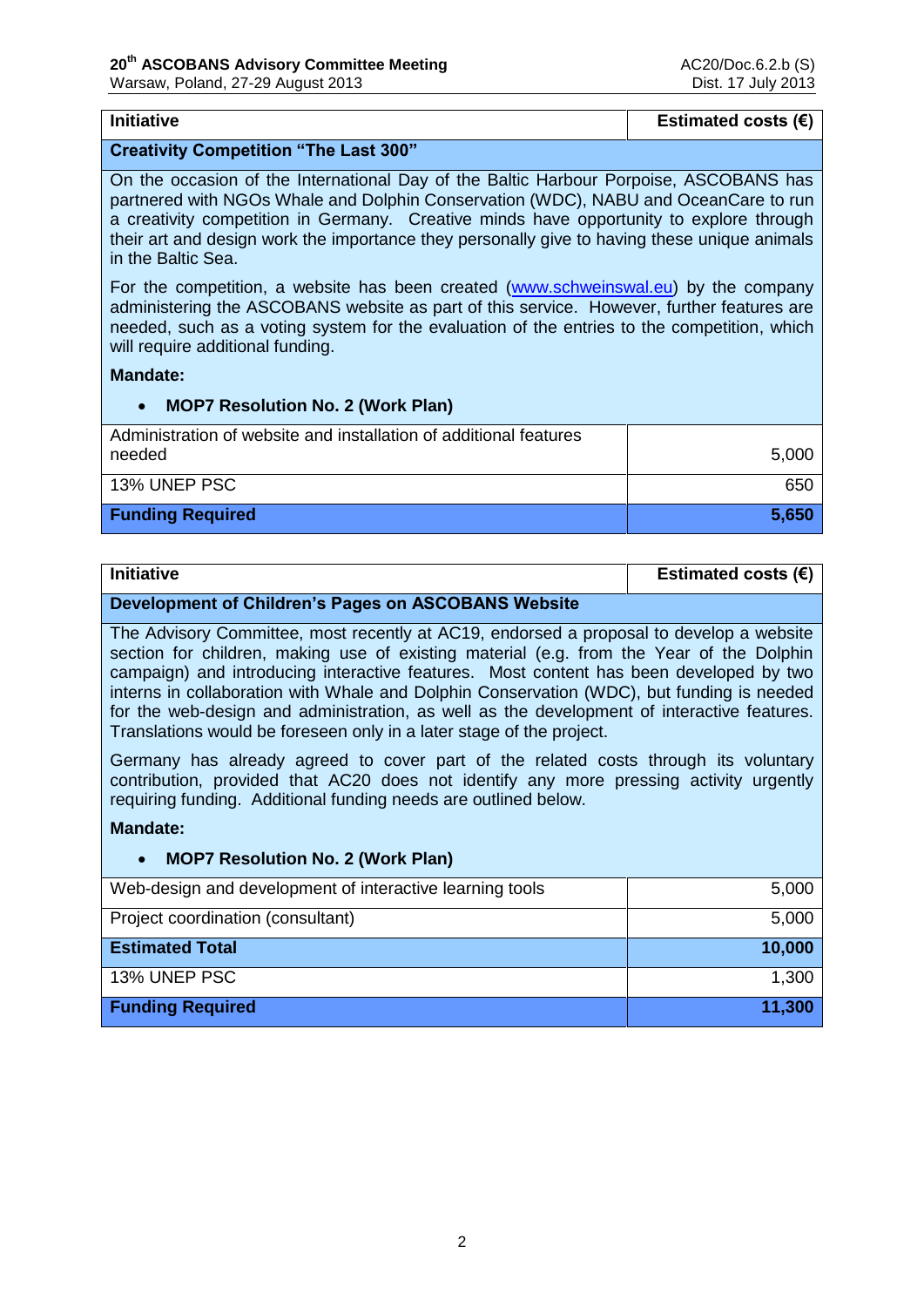| <b>Initiative</b>                                                                                                                                                                                                                                                                                                                                                                                                                                                               | Estimated costs $(\epsilon)$ |
|---------------------------------------------------------------------------------------------------------------------------------------------------------------------------------------------------------------------------------------------------------------------------------------------------------------------------------------------------------------------------------------------------------------------------------------------------------------------------------|------------------------------|
| <b>Development of Fisheries Pages on ASCOBANS Website</b>                                                                                                                                                                                                                                                                                                                                                                                                                       |                              |
| AC17 endorsed a proposal to develop a section of the ASCOBANS website into a hub for<br>information on bycatch-related issues in the ASCOBANS area. In addition, the Jastarnia<br>Group had identified specific topics for which information should be gathered and made<br>widely available. These are listed separately below. The website will be linked to the<br>appropriate national pages and should be multi-lingual in order to reach the target audience<br>foreseen. |                              |
| <b>Mandate:</b>                                                                                                                                                                                                                                                                                                                                                                                                                                                                 |                              |
| <b>MOP7 Resolution No. 2 (Work Plan)</b><br>$\bullet$                                                                                                                                                                                                                                                                                                                                                                                                                           |                              |
| Synopsis of Bycatch-related Regulations of Relevance to Individual<br>Fishermen (Mandate JG7)                                                                                                                                                                                                                                                                                                                                                                                   | 2,500                        |
| Synopsis of Studies on New Methods of Monitoring and Mitigating<br>Bycatch (Mandate JG7)                                                                                                                                                                                                                                                                                                                                                                                        | 2,500                        |
| Web adaptation of new and existing material, including compilation<br>of links to national information                                                                                                                                                                                                                                                                                                                                                                          | 2,500                        |
| Translation of summary information into all languages of the<br><b>Agreement Area</b>                                                                                                                                                                                                                                                                                                                                                                                           | 4,500                        |
| <b>Estimated Total</b>                                                                                                                                                                                                                                                                                                                                                                                                                                                          | 12,000                       |
| 13% UNEP PSC                                                                                                                                                                                                                                                                                                                                                                                                                                                                    | 1,560                        |
| <b>Funding Required</b>                                                                                                                                                                                                                                                                                                                                                                                                                                                         | 13,560                       |

| <b>Initiative</b>                                                                                                                                                                                                                                                                                                                                                                                                                                                                                                                                                                                                                                                                                                                                                                   | Estimated costs $(\epsilon)$ |
|-------------------------------------------------------------------------------------------------------------------------------------------------------------------------------------------------------------------------------------------------------------------------------------------------------------------------------------------------------------------------------------------------------------------------------------------------------------------------------------------------------------------------------------------------------------------------------------------------------------------------------------------------------------------------------------------------------------------------------------------------------------------------------------|------------------------------|
| <b>Baltic Sea Coordinator</b>                                                                                                                                                                                                                                                                                                                                                                                                                                                                                                                                                                                                                                                                                                                                                       |                              |
| In line with the arrangement for the North Sea Plan, AC18 (2011) endorsed terms of<br>reference for a Baltic Sea Coordinator. Reporting to the Jastarnia Group, the ASCOBANS<br>Baltic Sea Coordinator would promote and explain the Jastarnia Plan to relevant<br>stakeholders; provide advice on appropriate funding mechanisms and support fundraising<br>efforts; and document and collate in cooperation with the ASCOBANS National Coordinators<br>existing international and national regulations and guidelines that are relevant to the<br>conservation and management of harbour porpoises in the Baltic Sea, and to provide this<br>collation to all stakeholders. After an initial one month phase of full time work, the work<br>would then average 2.5 days per week. |                              |
| <b>Mandate:</b>                                                                                                                                                                                                                                                                                                                                                                                                                                                                                                                                                                                                                                                                                                                                                                     |                              |
| <b>AC18</b>                                                                                                                                                                                                                                                                                                                                                                                                                                                                                                                                                                                                                                                                                                                                                                         |                              |
| Consultant (1 year)                                                                                                                                                                                                                                                                                                                                                                                                                                                                                                                                                                                                                                                                                                                                                                 | 40,000                       |
| 13% UNEP PSC                                                                                                                                                                                                                                                                                                                                                                                                                                                                                                                                                                                                                                                                                                                                                                        | 5,200                        |
| <b>Funding Required</b>                                                                                                                                                                                                                                                                                                                                                                                                                                                                                                                                                                                                                                                                                                                                                             | 45,200                       |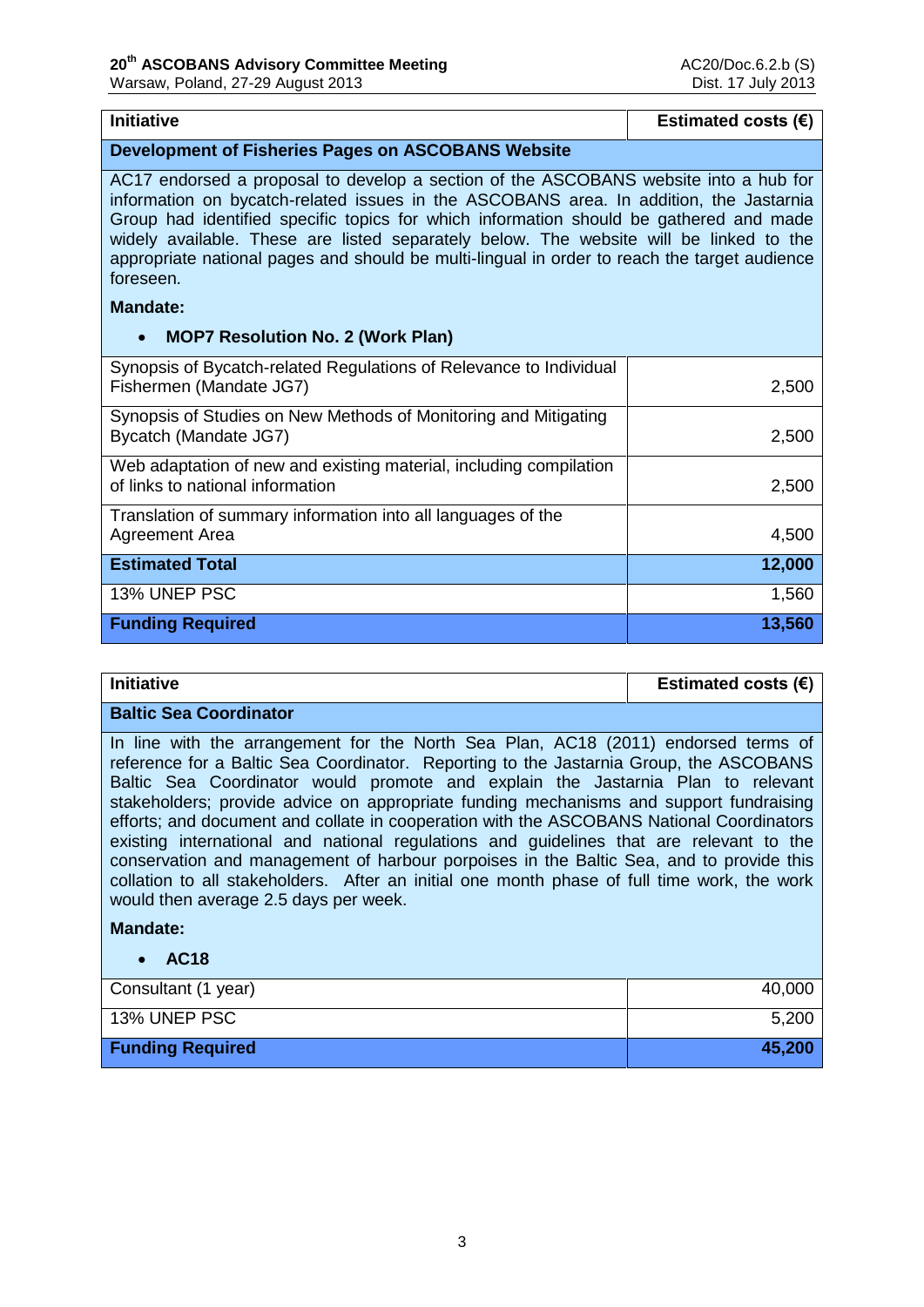# **PROJECT SUPPORT**

| <b>Initiative</b>                                                                                                                                                                                                                                                                                                                                                                                                                                                                                                                                     | Estimated costs $(\epsilon)$ |
|-------------------------------------------------------------------------------------------------------------------------------------------------------------------------------------------------------------------------------------------------------------------------------------------------------------------------------------------------------------------------------------------------------------------------------------------------------------------------------------------------------------------------------------------------------|------------------------------|
| Web-Accessed Database for Marine Mammal Stranding and Necropsy Data                                                                                                                                                                                                                                                                                                                                                                                                                                                                                   |                              |
| AC19/Doc.6-05 contains the project report of the Zoological Society of London, which<br>undertook a feasibility study for a web-accessed database for marine mammal strandings<br>and necropsy data. Interest by stranding networks across the ASCOBANS region was high.<br>In Resolution 7.4, Parties call for the establishment and long-term support of such a<br>database. As a first step, a technical, fully costed proposal for the database needs to be<br>developed.<br><b>Mandate:</b><br><b>MOP7 Resolution No. 4 (Chemical Pollution)</b> |                              |
| Development of a technical, fully costed proposal                                                                                                                                                                                                                                                                                                                                                                                                                                                                                                     | 10,000                       |
| 13% UNEP PSC                                                                                                                                                                                                                                                                                                                                                                                                                                                                                                                                          | 1,300                        |
| <b>Funding Required</b>                                                                                                                                                                                                                                                                                                                                                                                                                                                                                                                               | 11,300                       |

| <b>Initiative</b>                                                                                                                                                                                                                                                                                                                                                                                                                                                                                                                                                                                                                                                                                                                                                                                                                                                                                                                                                                                   | Estimated costs $(\epsilon)$ |
|-----------------------------------------------------------------------------------------------------------------------------------------------------------------------------------------------------------------------------------------------------------------------------------------------------------------------------------------------------------------------------------------------------------------------------------------------------------------------------------------------------------------------------------------------------------------------------------------------------------------------------------------------------------------------------------------------------------------------------------------------------------------------------------------------------------------------------------------------------------------------------------------------------------------------------------------------------------------------------------------------------|------------------------------|
| <b>RUMBAH: Russian Static Acoustic Monitoring of the Baltic Sea Harbour Porpoise</b>                                                                                                                                                                                                                                                                                                                                                                                                                                                                                                                                                                                                                                                                                                                                                                                                                                                                                                                |                              |
| AC19 had discussed the idea to co-fund a "Kaliningrad CPOD project" submitted by Baltic<br>Fund for Nature, which would serve as an add-on to the EU LIFE+ SAMBAH project. It was<br>decided that the project would receive €12,000 provided that 1) deployment would start by 1<br>September 2012, 2) it would receive sufficient co-funding, and 3) the use of SAMBAH<br>resources in support of the project was in line with EU LIFE+ regulations. If these conditions<br>were not met, project 6 "Enhanced detection of harbour porpoises" would be funded instead.<br>Regrettably, while the required co-funding was obtained, permission to deploy a sufficient<br>number of CPODs was only granted for January 2013. ASCOBANS was therefore unable to<br>support this project and in line with the AC's instructions funds were allocated to the next<br>project on the priority list. The Swedish Institute is funding the majority of the project, but<br>some co-funding is still sought. |                              |

**Mandate:**

**AC19**

# **MOP7 Resolution No. 1 (Harbour Porpoise Conservation)**

| Consumables for field work (batteries, memory cards for detectors,<br>etc) | 3,000  |
|----------------------------------------------------------------------------|--------|
| Salary costs for project personnel and project coordinator in Russia       | 6,500  |
| Administration costs and bank charges at Russian partners                  | 1,500  |
| Field travel                                                               | 1,000  |
| <b>Estimated Total</b>                                                     | 12,000 |
| 13% UNEP PSC                                                               | 1,560  |
| <b>Funding Required</b>                                                    | 13,560 |